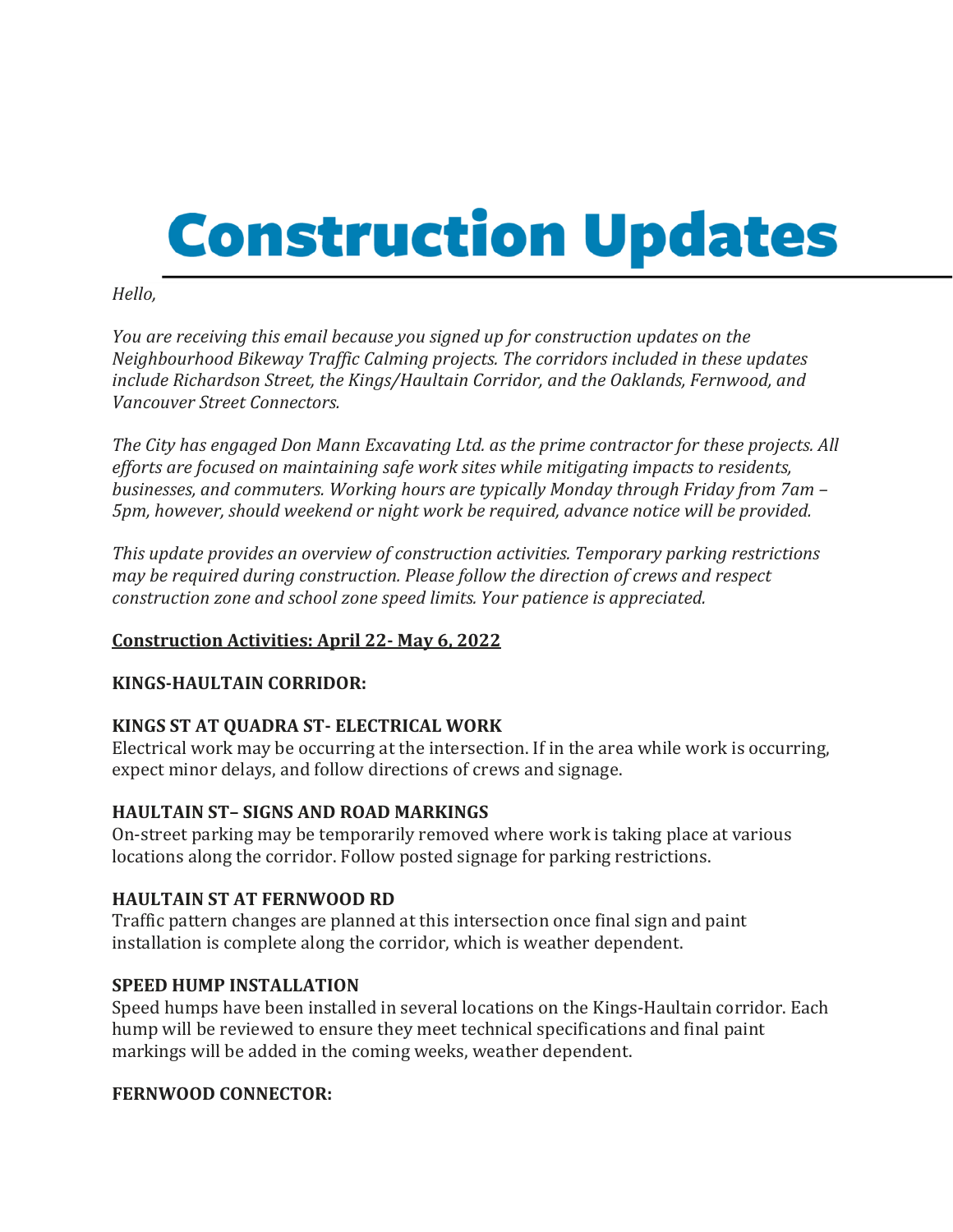#### **BAY ST- OREGON TO AVEBURY**

Some minor activities to finalize electrical work and paint markings are planned for the coming weeks. The new pedestrian-controlled crossing will be activated once outstanding work is complete. Please use caution and follow the directions of crews and signage.

#### **VANCOUVER ST. CONNECTOR: BAY ST AT CEDAR HILL AVE**

Some minor activities to finalize electrical work and paint markings are planned for the coming weeks. The new pedestrian-controlled crossing will be activated once outstanding work is complete. Please use caution and follow the directions of crews and signage.

# **RICHARDSON STREET: RICHARDSON ST– SIGNS, ROAD MARKINGS**, **AND TACTILE DOME MATS**

On-street parking may be temporarily removed where work is taking place at various locations along the corridor. Follow posted signage for parking restrictions. Tactile dome mats – accessibility features for people with vision loss – will be installed at multiple locations on the corridor.

# **KIPLING AVE AND ARNOLD AVE- SPEED HUMP INSTALLATIONS**

While work is occurring, there will be localized, temporary on-street parking removal and street closures- follow posted signage. Local access will be maintained.

# **GONZALES AVE INTERSECTION - MURAL INSTALLATION**

A new mural will be installed at Gonzales and Richmond during the week of April 25, 2022. An image of the project, developed by artists Brianna Bear and Jesse Campbell, is shown below.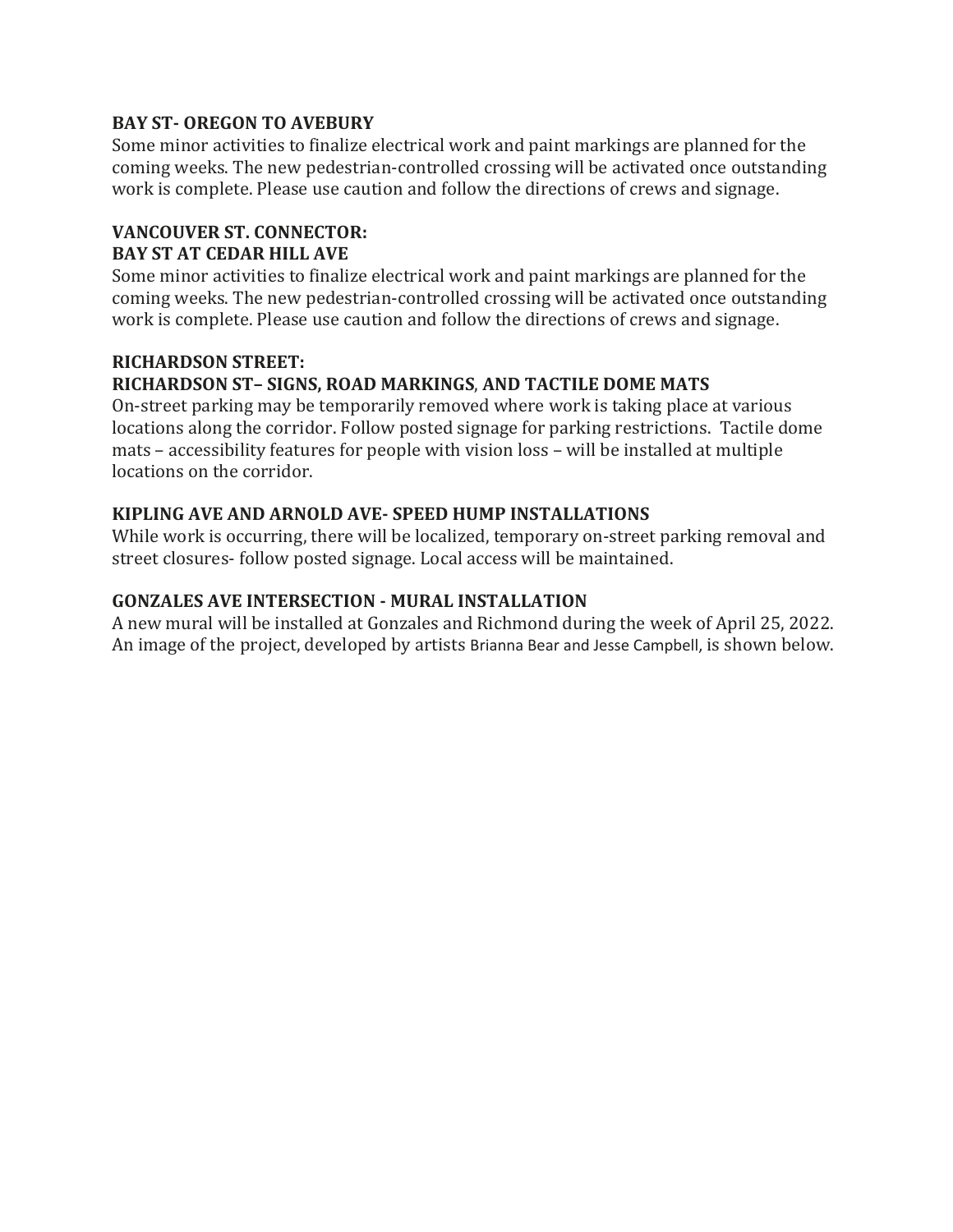

# **OAKLANDS CONNECTOR:**

Milling (the removal of asphalt) has occurred at Ryan and Shakespeare Street. New paving and crosswalk markings will be completed in the coming weeks. Use caution in the area – expect uneven pavement.